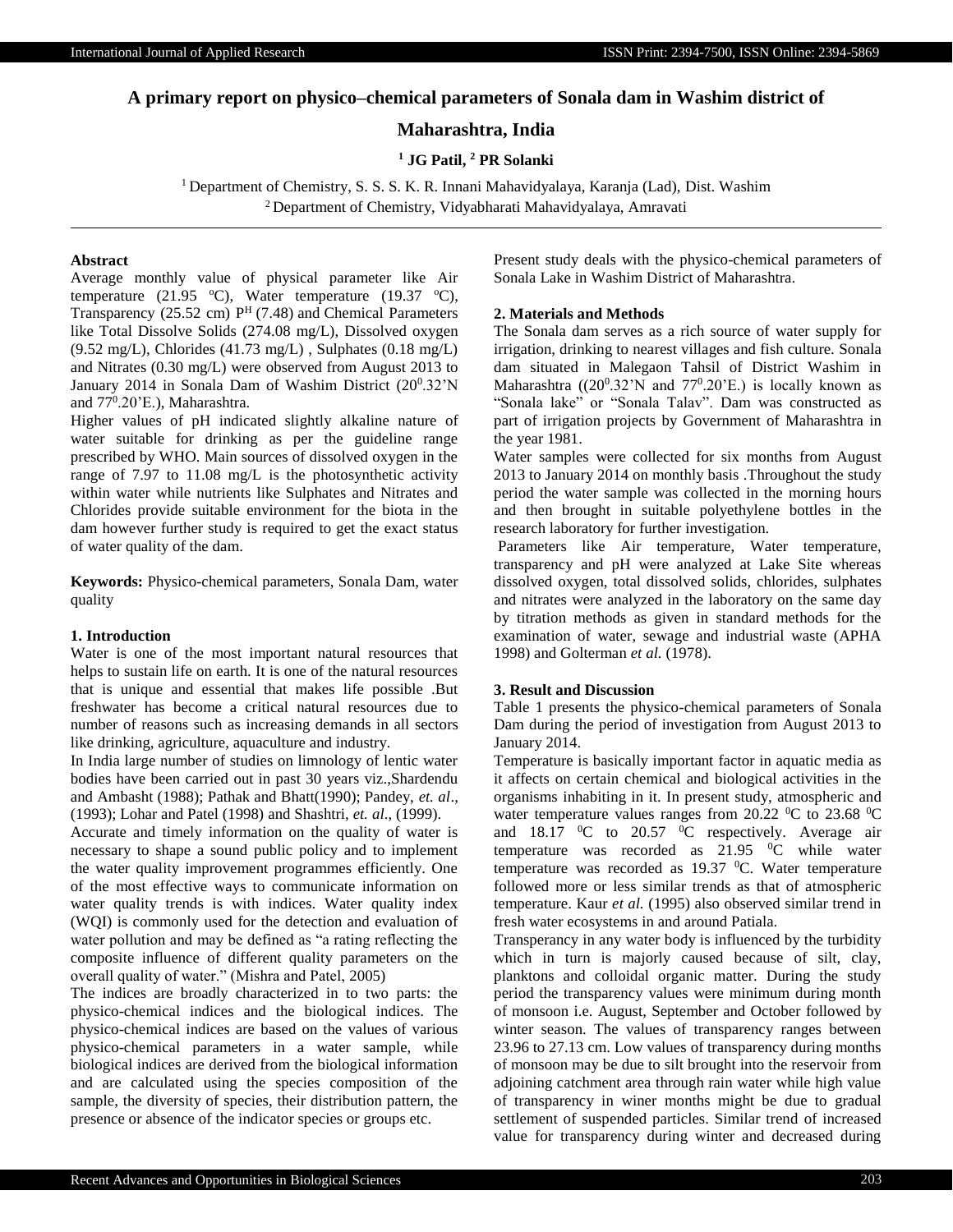rainy season was noted by Thirupathaih *et.al* (2012). Minimum transparency in rainy season may be attributed to the turbid condition of water, influx of suspended silt with colloidal particles, high waves and cloudy weather. Ade and Vankhede (2001) and Meshram and Dhande (1996) also recorded minimum transparency during rainy season.

The monthly variation in the pH values ranges between 7.2 and 7.6. Our resultrs are well in agreement with the study of Mathivana *et. al*; (2005). Kaul and Handoo (1980) emphasized that increased surface water pH in water bodies is due to increased metabolic activities of autotrophs, because in general they utilize the  $CO<sub>2</sub>$  and liberates  $O<sub>2</sub>$  thus reducing  $H<sup>+</sup>$ ions. pH values are always higher than 7 confirms alkaline nature of Sonala Dam. Higher values of pH is correlated with high photosynthetic activity (Wetzel, 1975).

The average value of pH was found to be 7.48 which is in a compliance with the guideline range of pH values for drinking water (6.5-8.5) prescribed by WHO (2003) indicating suitability of water for drinking purpose.

Dissolved oxygen (DO) is very important parameter in water quality assessment and is an index of physical and biochemical processes occurring in water. Dissolved Oxygen ranges from 7.97 mg/L in the month of August to 11.08 mg/L in the month of December. Average value of Dissolved Oxygen was counted as 9.52 mg/L. Similar results have been reported by Sangpal *et al.*(2011) in Ujjani reservoir of Solapur District. Two main sources of dissolved oxygen in water are diffusion from air and photosynthetic activity within water (Kumar and Sharma, 2001)

In the present study Total dissolved solids (TDS) values range from 211.38 mg/L to 336.78 mg/L. Average value was recorded as 274.08 mg/L. Our is supported by findings of Rao (1987).

Chlorides increases the degree of eutrophication (Goel *et al.,*1980).The values of chloride ranges between 30.14 to 53.33 mg/L and average value was recorded as 41.73 mg/L. Chloride controls the salinity of water and osmotic stress on biotic communities (Banerjee, 1967).

The main source of sulphate is surface runoff of water from catchment area. Sulphate values ranges from 0.13 mg/L to 0.23 mg/L and average value was recorded as 0.18. mg/L. Nitrate values ranges from 0.18 mg/L to 0.40 mg/L and average value was recorded as 0.30. mg/L. Nitrate is the most highly oxidized from of nitrogen compounds commonly found in waters, as it is the product of anaerobic decomposition of organic nitrogenous waste.

Nutrients like SO<sup>4</sup> and NO<sup>4</sup> are responsible for causing the enrichment of natural waters and their major sources are domestic sewage, detergents, agricultural effluents with fertilizers and industrial waste water. Same trend was observed by Rao and Rao (2000) and Ade and Vankhede (2001) in their findings.

**Table 1:** Average values of physico-chemical parameters of Sonala dam, District Washim, during August 2013 to January 2014.

| Sr.<br>No.              | <b>Water quality</b><br><b>Parameter</b>  | <b>Months</b>         |                          |                        |                         |                         |                        |        |            |         |
|-------------------------|-------------------------------------------|-----------------------|--------------------------|------------------------|-------------------------|-------------------------|------------------------|--------|------------|---------|
|                         |                                           | <b>August</b><br>2013 | <b>September</b><br>2013 | <b>October</b><br>2013 | <b>November</b><br>2013 | <b>December</b><br>2013 | <b>January</b><br>2104 | Min    | <b>Max</b> | Average |
| 1                       | Air temperature<br>$(^0C)$                | 23.68                 | 22.87                    | 21.65                  | 21.05                   | 21.15                   | 20.22                  | 20.22  | 23.68      | 21.95   |
| $\mathbf{2}$            | Water<br>temperature $(^{0}C)$            | 20.57                 | 20.25                    | 19.72                  | 19.32                   | 18.68                   | 18.17                  | 18.17  | 20.57      | 19.37   |
| 3                       | Transparency<br>(cm)                      | 24.47                 | 23.96                    | 24.98                  | 27.08                   | 27.13                   | 25.97                  | 23.96  | 27.13      | 25.52   |
| $\overline{\mathbf{4}}$ | pН                                        | 7.27                  | 7.5                      | 7.58                   | 7.65                    | 7.6                     | 7.7                    | 7.27   | 7.7        | 7.48    |
| 5                       | Dissolved Oxygen<br>(mg/L)                | 7.97                  | 8.33                     | 8.66                   | 9.10                    | 11.08                   | 10.03                  | 7.97   | 11.08      | 9.52    |
| 6                       | <b>Total Dissolved</b><br>Solids $(mg/L)$ | 211.38                | 220.13                   | 229.09                 | 336.78                  | 229.43                  | 240.69                 | 211.38 | 336.78     | 274.08  |
| $\overline{7}$          | Chlorides $(mg/L)$                        | 30.14                 | 32.04                    | 33.38                  | 43.79                   | 49.71                   | 53.33                  | 30.14  | 53.33      | 41.73   |
| 8                       | Sulphate $(mg/L)$                         | 0.13                  | 0.17                     | 0.20                   | 0.23                    | 0.19                    | 0.23                   | 0.13   | 0.23       | 0.18    |
| 9                       | Nitrates $(NO3)$<br>(mg/L)                | 0.18                  | 0.24                     | 0.26                   | 0.28                    | 0.40                    | 0.43                   | 0.18   | 0.43       | 0.30    |

# **4. Conclusion**

Higher values of pH indicated slightly alkaline nature of water and its suitability for drinking purpose .Dissolved oxygen point out photosynthetic activities happening into the water while nutrients like Sulphates and Nitrates and Chlorides provide suitable environment for the biota in the dam however further study is needed to confirm the exact status of water quality of the dam .

#### **5. References**

- 1. APHA. Standard methods for the examination of water and waste water. 20<sup>th</sup> edn. American Public Health Association. Washington D.C.U.S.A*.* 1998.
- 2. Ade PP, GN Vankhede. Limnological studies of Amravati University reservoirs with reference to trophic status and conservation. Ph.D. Thesis, Amravati University, Amravati. 2001.
- 3. Banarjee SM. Water quality and soil condition of fishponds in states of India in relation to fish production. Indian J. Fsheries*,* 1967; 14(1&2):115-144.
- 4. Goel PK, Gopal B, Trivedi RK. Impact of sewage on freshwater ecosystem. Int. J. Ecol. And Envir. Sci. 1980; 6:97-116.
- 5. Golterman HL, Clymo RS, Ohnstad MAM. Methods for physical and chemical analysis of fresh water. Blackwell